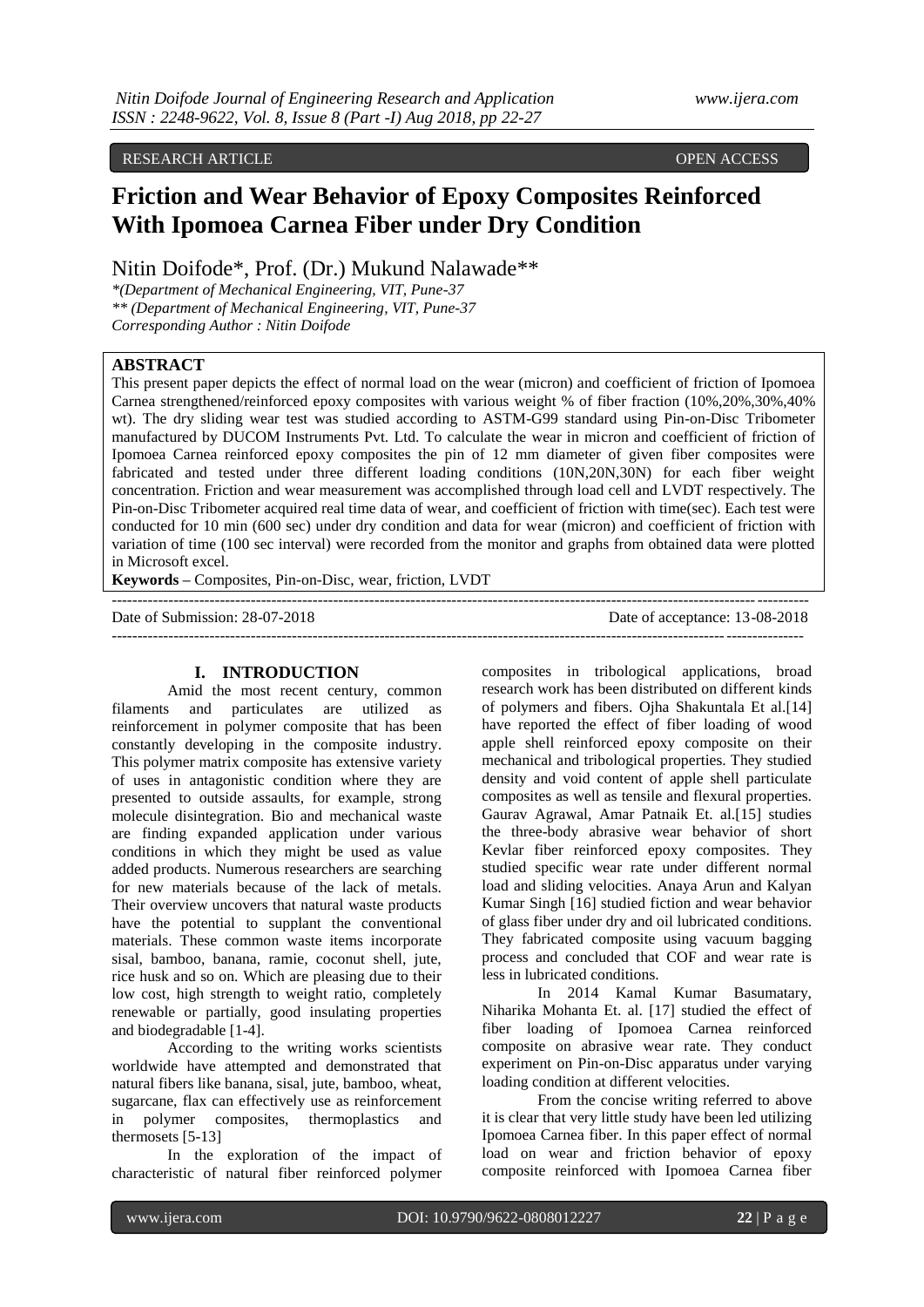with different fiber concentration were studied. During the investigation sliding velocity, track diameter of 100 mm kept constant while normal load vary from 10N to 30N for each fiber concentration.

### **II. MATERIALS AND METHODS 2.1 Materials**

In the present investigation Epoxy resin of Araldite MY-750 and hardener of HY-951 were used with a composition of 2:1 respectively. Ipomoea Carnea plant (Fig.1) locally called 'Beshram' in india were obtained from nearby rivers and ponds. The plant mainly grows nearly rivers and ponds and is poisonous for creatures. The stem of Ipomoea Carnea is obtained and upper husk were removed (Fig.2) with the help of scissor or some other point tools without damaging the inner fiber. After removing upper husk the stem is then cut into two halves (Fig.3) and inner spongy material is removed (Fig.4) and allows drying in sunlight for one day. After drying the stem is then cut into small pieces (Fig.5) and for removing remaining moisture from it those small pieces was dried in an oven at a temperature of 60°C for an hour. Dried pieces were grind into fine powder and with the help of sieve (100 micron) powder was collected (Fig.6) in a pot.



**Fig.1** ipomoea carnea plant



**Fig.2** removing upper husk from stem



**Fig.3** stem cut into two halve



**Fig.4** removing inner spongy material



**Fig.5** stem chopped into small pieces



**Fig.6** collected powder of ipomoea carnea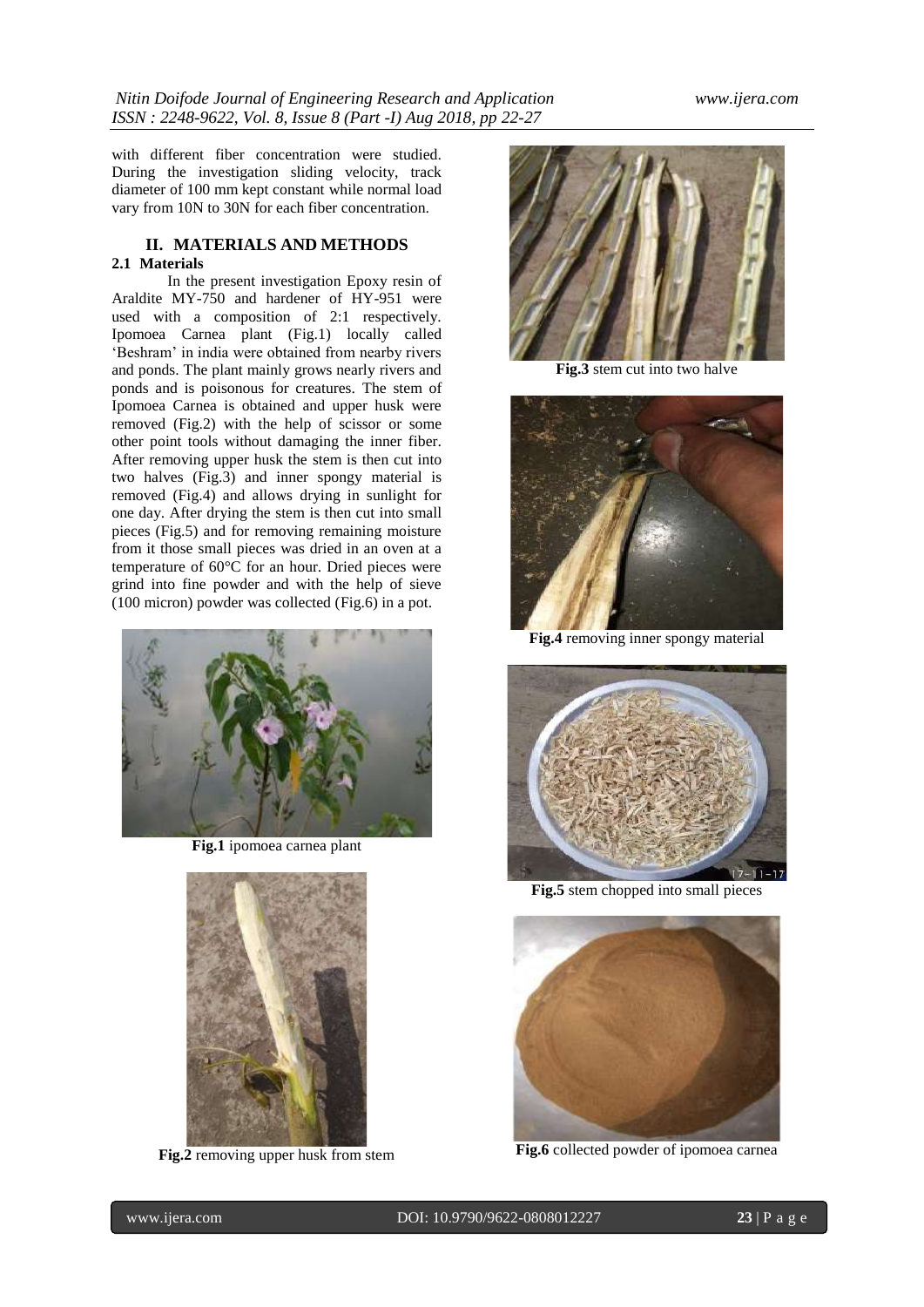# **2.2 Fabrication Process**

Epoxy resin and hardener were mixed in 2:1 ratio respectively and obtained powder of 10% weight fraction is mixed with it and stir gently to obtained homogenous mixture of reinforced composite as shown in 'Fig.7'. same process were carried out for making 20%, 30% and 40% weight fraction reinforced composite.



**Fig.7** mixing and stirring process of composite

To make samples of 12mm diameter first prototype of 12mm diameter (Fig.9) sample of were made on lathe machine (Fig.8). Plywood mould of required dimension was made and inner part of that plywood mould was coated with release agent like wax as shown in Fig.10. For making sample pins, first silicon mould were prepared with the help of Moldsil 15 base part (part A) and catalyst 16 (part B) these two mixed in 2:1 ratio respectively and poured in plywood mould (Fig.11) to obtained sample pins of 12mm diameter. After pouring mixture is allow to dry for 4 to 5 hour at room temperature to obtain the 12mm bore of prototype. The mixture of composite is then poured in the 12mm bore in silicon mould and allows drying for 8 hours (Fig.12). After drying composite pin (Fig.13) is removed from silicon mould.



**Fig.8** preparing prototype of 12mm diameter on lathe



**Fig.9** prototype of 12mm diameter



**Fig.10** coating plywood mould with release agent (wax)



**Fig.11**mixture of silicon is poured in plywood mould



**Fig.12** composite filled in 12mm bore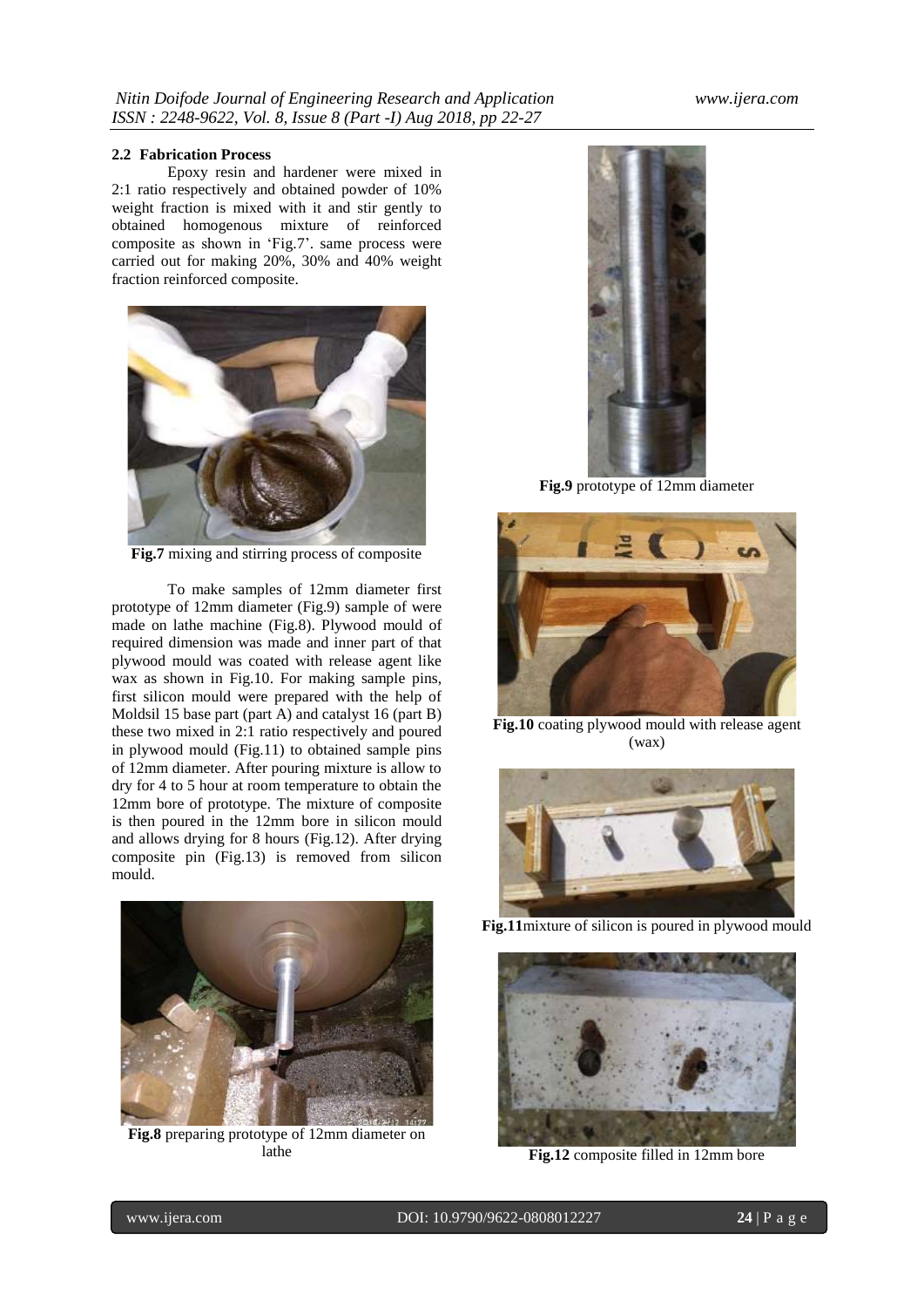

**Fig.13** fabricated composite pins

### **III. EXPERIMENTAL DETAILS**

Dry sliding wear test has been carried out under dry condition and at three different loading conditions (10N, 20N, and 30N) while parameter such as sliding distance and track diameter was kept constant throughout the investigation. Pin-on-Disc tribometer manufactured by DUCOM instruments Pvt. Ltd (Fig.14) were used for dry sliding wear test.



**Fig.14** ducom pin-on-disc tribometer

The tribometer determines the wear (micron) and coefficient of friction of metals under sliding contact. The tester was operated with composite pin positioned perpendicular to the flat circular disc. The test machine causes the disc specimen to revolve about the disc center. Machine/tribometer is compatible to conduct tests confirming to ASTM G99 standard. Friction measurement is accomplished through load cell and wear between specimen pin and disc is measured using LVDT sensor. The signals from sensors after processing in controller are transmitted to PC (Fig.15) and are displayed on software screen.



**Fig.15** monitor showing wear and COF

Test was conducted on 3 different loading conditions at 10 N, 20N  $&$  30 N for different fiber content at 200 rpm. The observations of wear in micron, frictional force (N), and coefficient of friction is measured with time (sec) at varying loads. The wear, and coefficient of friction at different load are tabulated and graph were plotted.

### **IV. RESULTS AND DISCUSSIONS**

The variation of wear (micron) and coefficient of friction with time (sec) were plotted using values obtained during test for different fiber concentration and at different loading conditions. To plot effect of varying load  $(10 \text{ N}, 20 \text{ N} \& 30 \text{ N})$  on wear (micron) we used wear values at time 300 sec at each load and each fiber contents. Also to plot effect of varying load  $(10 \text{ N}, 20 \text{ N} \& 30 \text{ N})$  on coefficient of friction we used average value of each load at different concentration of fiber.





loading condition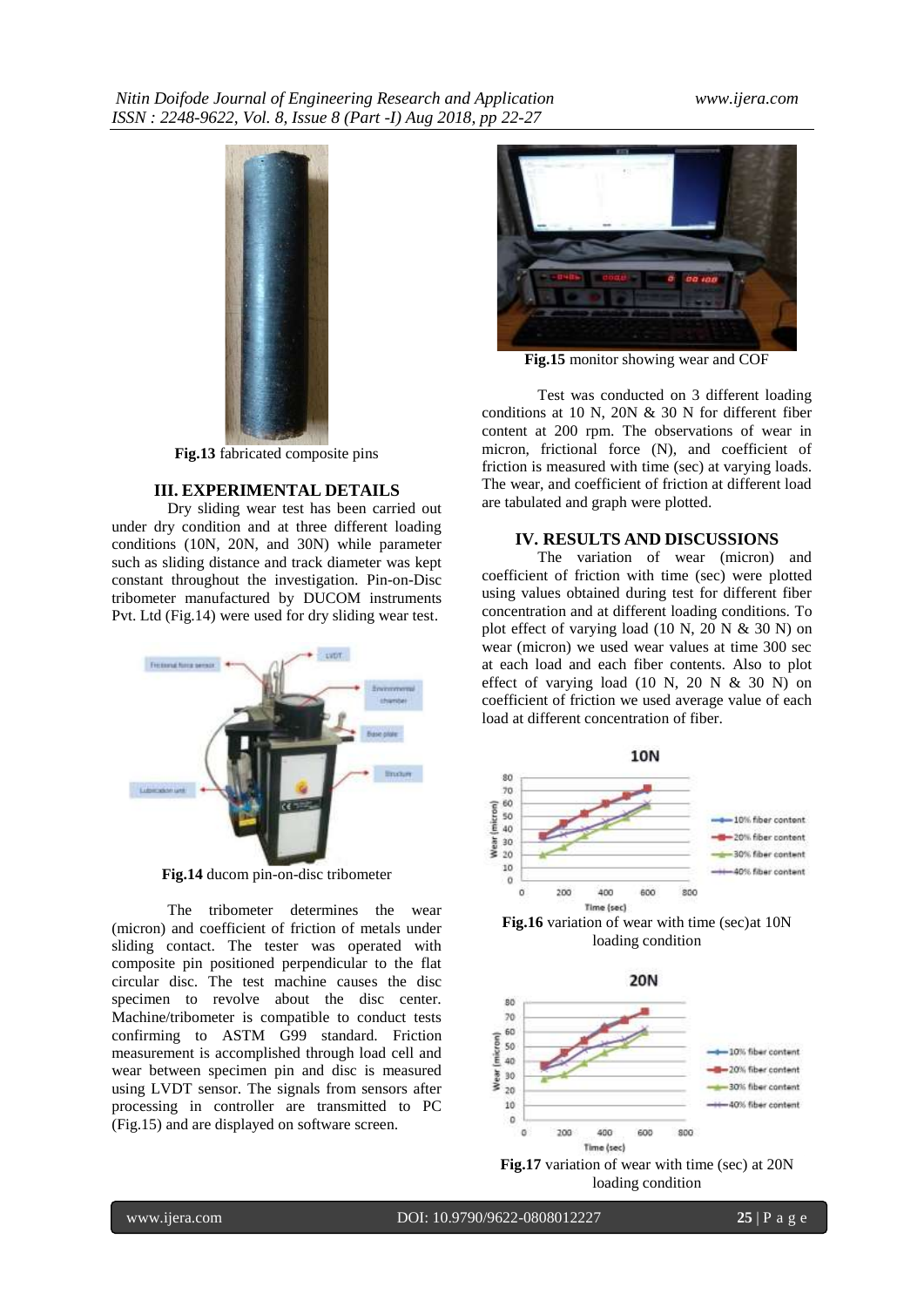

**Fig.18** variation of wear with time (sec) at 30N loading condition



**Fig.19** variation of coefficient of friction time (sec) at 10N loading condition



**Fig.20** variation of coefficient of friction time (sec) at 20N loading condition







**Fig.22** effect of wear (micron) on different loading conditions



**Fig.23** effect of coefficient of friction on different loading conditions

From Fig.16 to Fig.18 this shows variation of wear (micron) with time (sec) for different loading conditions. It is clearly seen that wear increases with increase in load from 10 N to 30 N. wear (micron) increases with time from 100 sec to 600 sec. minimum wear is obtained in 30% fiber content samples. Further increase in fiber content after 30% wear increases. Similarly from figure 5.18 to 5.20 variation of coefficient of friction with time (sec) were plotted and it shows that coefficient friction decreases with increase in load. Coefficient of friction of all samples is in between 0.3 to 0.6.

Wear was relatively low at normal load (10N) because of less number of rough particles in action with the rubbing surfaces. Wear was greatly increased at higher load because most of the abrasive particles come into action and creates more grooves. The grooving action results more material removal and can be termed as ploughing. This can also be attributed to the fact that at higher loads the frictional thrust increases, which result in increased debonding and fracture. A similar effect of normal load on volumetric wear rate has been observed by Cirino et al [18] in the case of carbon epoxy composite and Anay Arun and Kalyan Kumar Singh [16] for GRP composite.

## **V. CONCLUSION**

Based on experimental results of abrasive wear of Ipomoea carnea particulate epoxy composite it is concluded that wear increases with increase in load from 10N to 30N. Minimum wear found in sample of 30% fiber content. Further increase in